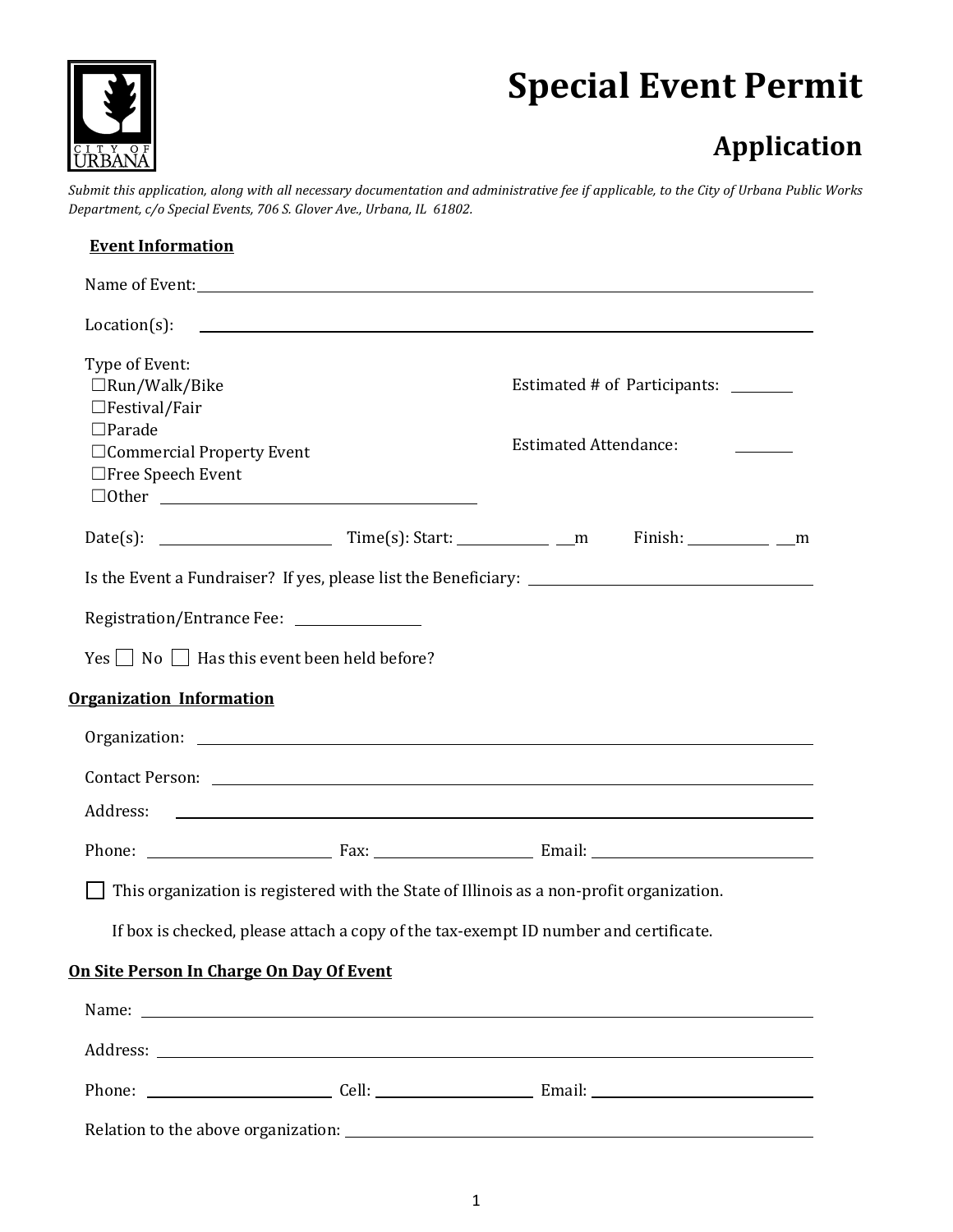**Please provide a description of your event. What activities are planned? Be as specific as possible.**

| Yes $\Box$ No $\Box$ Will the event be accessible to persons with disabilities? If no, please explain:                               |
|--------------------------------------------------------------------------------------------------------------------------------------|
| <b>General Service Ouestions</b>                                                                                                     |
| Section A: PUBLIC WORKS DEPARTMENT: Event Set-up/Traffic Control/Electrical Services/<br>Parking/Waste and Recycling/ Event Clean-up |
| $Yes \tN$ No Will the public right-of-way be used for this event?                                                                    |
| $Yes \tN$ No $\Box$ Are street closures requested?                                                                                   |
|                                                                                                                                      |
|                                                                                                                                      |
| Does your event require any other parking related requests or considerations?                                                        |
| If parking meters are on these streets you must contact the City's Finance Department at (217) 384-2345.                             |
| $Yes \bigsqcup No \bigsqcup Will amplified music be used as part of this event?$                                                     |
| If yes, please describe type of amplified music (live band, DJ, etc.) and list hours of operation:                                   |
| Please provide location of stage on required site plan/map.                                                                          |
| What is your plan for cleaning, recycling and disposing of all refuse from this event?                                               |
| Please indicate if any of the following services need to be provided for your event:                                                 |

- $\Box$  Electrical
- □ Cones/Barricades
- □ Signs/Banner Placement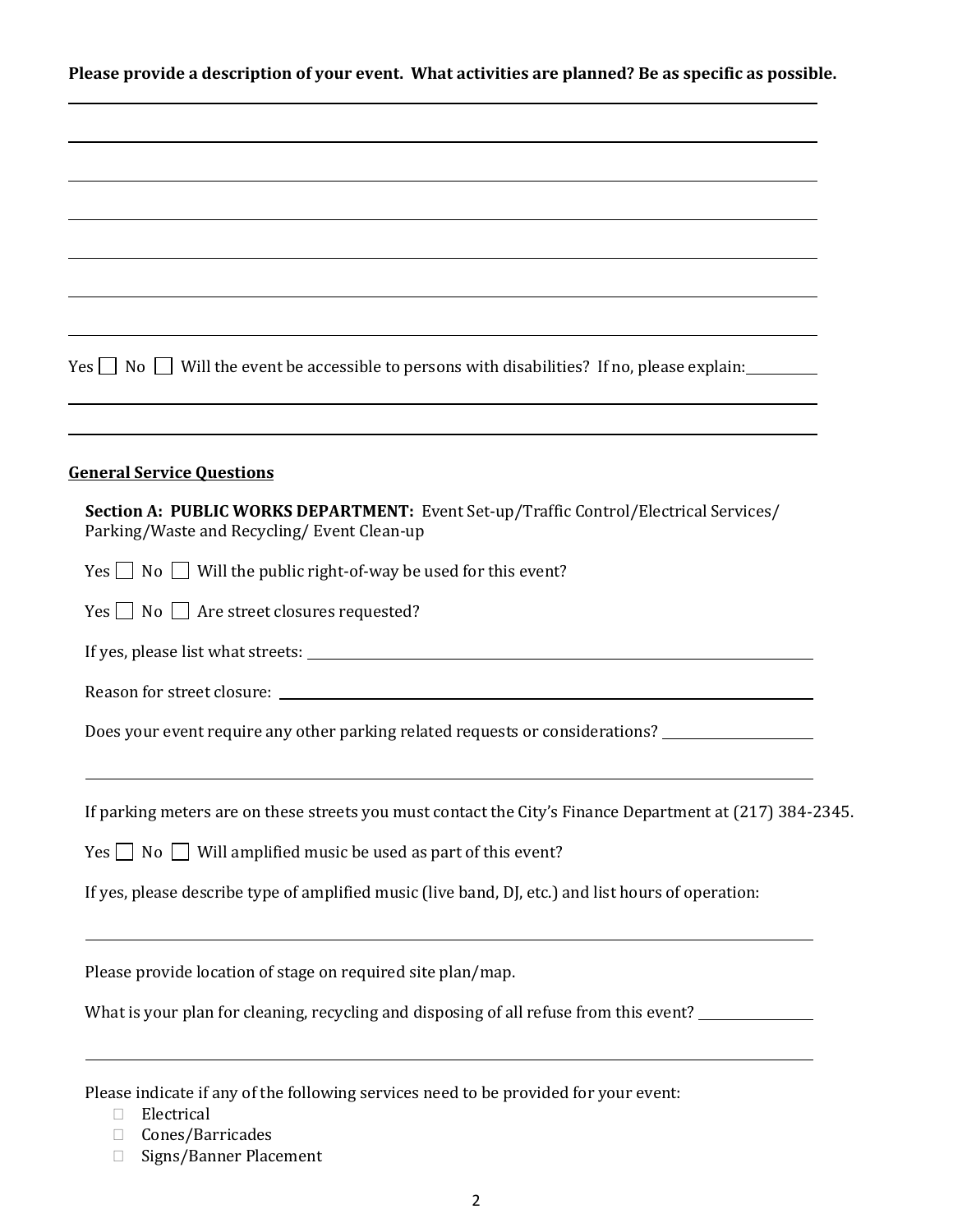#### **Section B: COMMUNITY DEVELOPMENT SERVICES DEPARTMENT:** Tents/Temporary Structures

 $Yes \n\bigcap No \n\bigcap Will you be utilizing a tent for your event?$ 

- $\triangleright$  If your tent is more than 400 square feet or more in size, please contact the Community Development Building Safety Department at (217) 384-2443. *Please attach a copy of permit.*
- $\triangleright$  If your tent is under 400 square feet in size or smaller, please contact Public Works at (217) 384-2318.

 $Yes \cap No \cap$  Will you be utilizing any additional temporary structures? If yes, please list structures. Be as specific as possible (i.e. stage, porta potty, etc.).

### **Section C: POLICE DEPARTMENT:**

 $Yes \frown No \frown Is \text{ traffic control or crowd control necessary for your event?}$ If yes, please describe your needs:

 $Yes \Box No \Box Will private security be used at your event?$ If yes, please provide the following contact information:

| Company Name:          |  |  |  |
|------------------------|--|--|--|
|                        |  |  |  |
| <b>Contact Person:</b> |  |  |  |

Phone: Fax: Fax: Email: Email: Email: Email: Email: Email: Email: Email: Email: Email: Email: Email: Email: Email: Email: Email: Email: Email: Email: Email: Email: Email: Email: Email: Email: Email: Email: Email: Email: Em

#### **Section D: FIRE DEPARTMENT:**

 $Yes \frown No \frown Will open \, flames, pyrotechnics or caustic substances be used in any way during this event?$ You must provide access to all sites in the case of emergencies.

#### **Section E: MAYOR'S OFFICE:**

 $Yes \n\Box No \n\Box Will also holic beverages be served or sold?$ 

 $\triangleright$  If yes, please contact the Urbana City Mayor's Office on the second floor of the City Building at 400 S. Vine Street to complete a separate temporary liquor license application. *Please attach a copy of that permit.*

Please note: Whenever food is offered to the public during fairs, fund raisers or special events less than 14 consecutive days in length, a temporary food permit issued by the Champaign-Urbana Public Health District is required. *Please attach permit.*

Please note applications for temporary permits and applicable fees must be submitted to the Health District a minimum of two weeks prior to the temporary event. Call (217) 373-7900 for more information.

#### **Section F: UNIVERSITY OF ILLINOIS AT URBANA-CHAMPAIGN:**

 $Yes \n\begin{array}{|c|c|} \n\hline \n\end{array}$  No  $\begin{array}{|c|c|}$  Is your event taking place on campus?